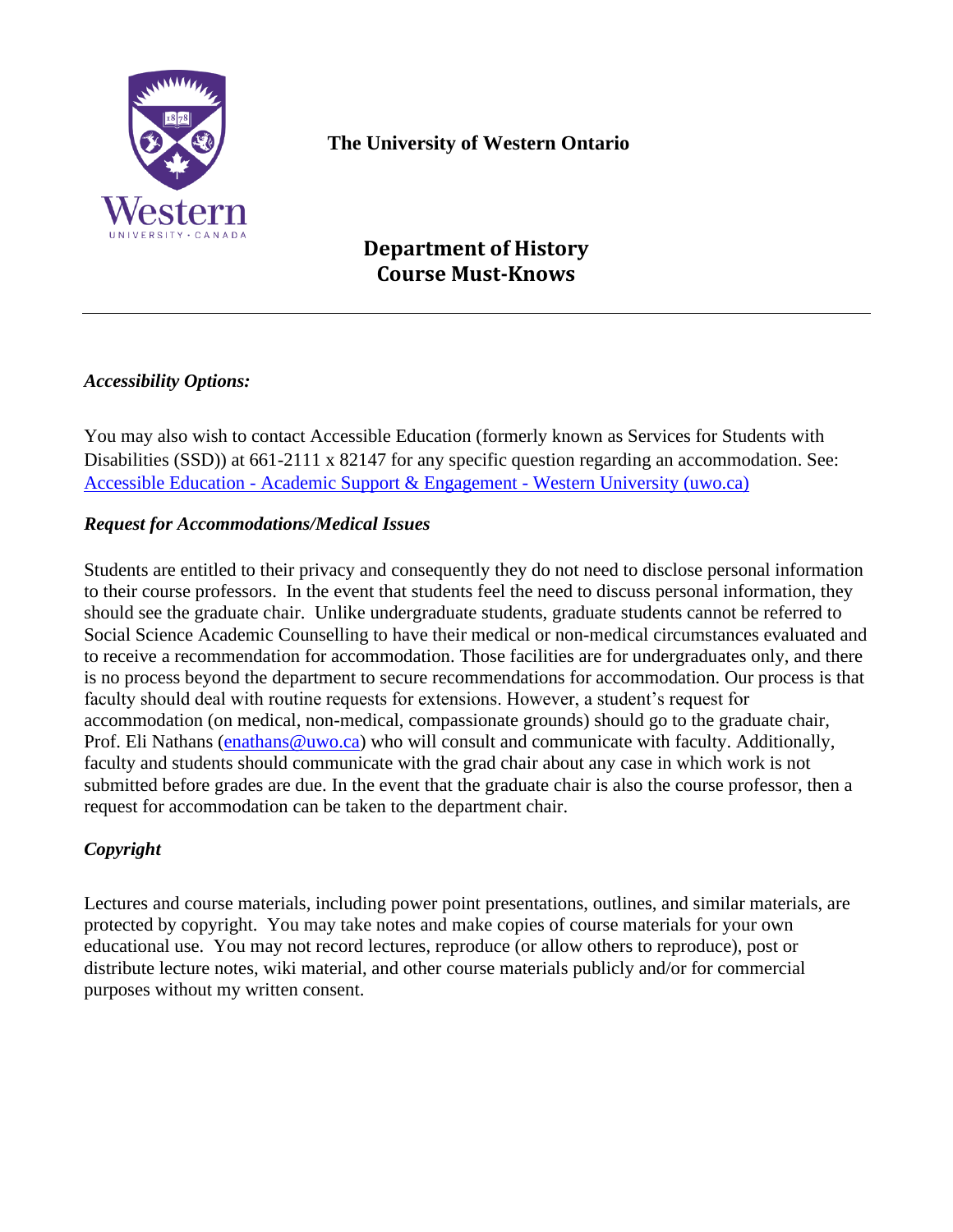#### *Plagiarism:*

Students must write their essays and assignments in their own words. Whenever students take an idea, or a passage from another author, they must acknowledge their debt both by using quotation marks where appropriate and by proper referencing such as footnotes or citations. Plagiarism is a major academic offense.

For more information on plagiarism and other scholastic offenses at the graduate level see: [https://www.uwo.ca/univsec/pdf/academic\\_policies/appeals/scholastic\\_discipline\\_grad.pdf](https://www.uwo.ca/univsec/pdf/academic_policies/appeals/scholastic_discipline_grad.pdf)

All required papers may be subject to submission for textual similarity review to the commercial plagiarism detection software under license to the University for the detection of plagiarism. All papers submitted will be included as source documents in the reference database for the purpose of detecting plagiarism of papers subsequently submitted to the system. Use of the service is subject to the licensing agreement, currently between The University of Western Ontario and Turnitin.com [\(http://www.turnitin.com\)](http://www.turnitin.com/).

The following rules pertain to the acknowledgements necessary in academic papers.

A. In using another writer's words, you must both place the words in quotation marks and acknowledge that the words are those of another writer.

You are plagiarizing if you use a sequence of words, a sentence or a paragraph taken from other writers without acknowledging them to be theirs. Acknowledgement is indicated either by (1) mentioning the author and work from which the words are borrowed in the text of your paper; or by (2) placing a footnote number at the end of the quotation in your text, and including a correspondingly numbered footnote at the bottom of the page (or in a separate reference section at the end of your essay). This footnote should indicate author, title of the work, place and date of Publication and page number. Method (2) given above is usually preferable for academic essays because it provides the reader with more information about your sources and leaves your text uncluttered with parenthetical and tangential references. In either case words taken from another author must be enclosed in quotation marks or set off from your text by single spacing and indentation in such a way that they cannot be mistaken for your own words. Note that you cannot avoid indicating quotation simply by changing a word or phrase in a sentence or paragraph which is not your own.

B. In adopting other writer's ideas, you must acknowledge that they are theirs.

You are plagiarizing if you adopt, summarize, or paraphrase other writers' trains of argument, ideas or sequences of ideas without acknowledging their authorship according to the method of acknowledgement given in 'At above. Since the words are your own, they need not be enclosed in quotation marks. Be certain, however, that the words you use are entirely your own; where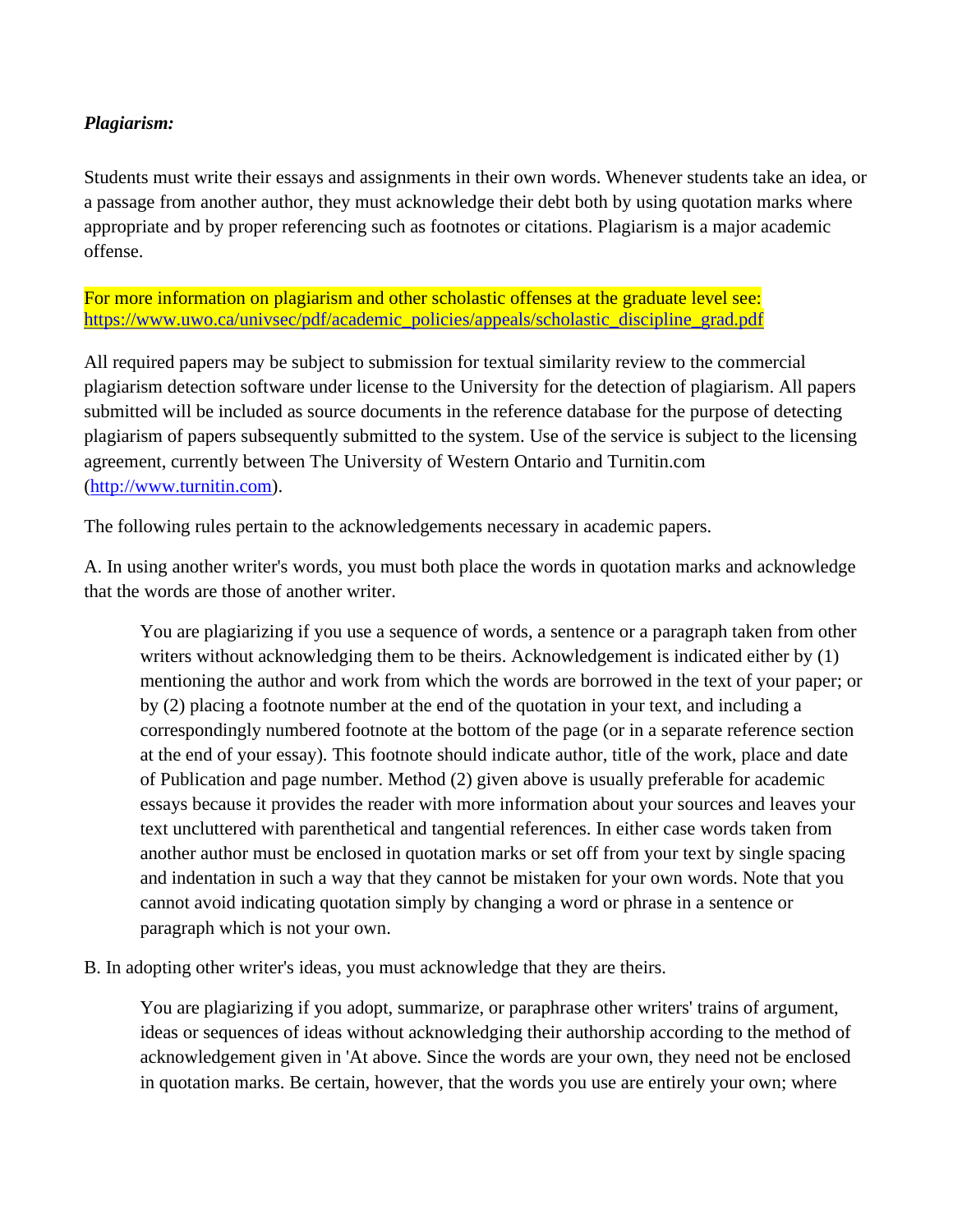you must use words or phrases from your source; these should be enclosed in quotation marks, as in 'A' above.

Clearly, it is possible for you to formulate arguments or ideas independently of another writer who has expounded the same ideas, and whom you have not read. Where you got your ideas is the important consideration here. Do not be afraid to present an argument or idea without acknowledgement to another writer, if you have arrived at it entirely independently. Acknowledge it if you have derived it from a source outside your own thinking on the subject.

In short, use of acknowledgements and, when necessary, quotation marks are necessary to distinguish clearly between what is yours and what is not. Since the rules have been explained to you, if you fail to make this distinction, your instructor very likely will be forced to regard your omission as intentional literary theft. Plagiarism is a serious offence which may result in a student's receiving an 'F' in a course or, in extreme cases, in their suspension from the University.

If a History graduate course professor suspects course work of possible plagiarism, or if a graduate supervisor suspects a cognate or thesis of possible plagiarism, the faculty member will meet with the student. If the issue is not resolved, the student then meets with the graduate chair to discuss this situation, and so that the student can present or respond to evidence. Afterwards the graduate chair will make a decision about whether misconduct has occurred and any penalties; this will be communicated in writing to the student within 3 weeks. The student may appeal this decision to the Vice-Provost (Graduate) within 3 weeks of the issuance of the chair's decision. If the student does not appeal, the Vice-Provost will review the case. The Vice-Provost may confirm affirm, vary, or overturn the graduate chair's decision or penalty.

Information on the appeals procedures for graduate students can be found here: [http://www.uwo.ca/univsec/pdf/academic\\_policies/appeals/appealsgrad.pdf](http://www.uwo.ca/univsec/pdf/academic_policies/appeals/appealsgrad.pdf)

#### *Support Services*

Students who are in emotional/mental distress should refer to Mental Health@Western, [http://uwo.ca/health/mental\\_wellbeing/](http://uwo.ca/health/mental_wellbeing/) for a complete list of options about how to obtain help.

As part of a successful graduate student experience at Western, we encourage students to make their **health and wellness** a priority.

• Western provides several on campus health-related services to help you achieve optimum health and engage in healthy living while pursuing your graduate degree. For example, to support physical activity, all students, as part of their registration, receive membership in Western's Campus Recreation Centre. Numerous cultural events are offered throughout the year. Please check out the Faculty of Music web page http://www.music.uwo.ca/ and our own McIntosh Gallery<http://www.mcintoshgallery.ca/>

• Information regarding health- and wellness-related services available to students may be found at <http://www.health.uwo.ca/>